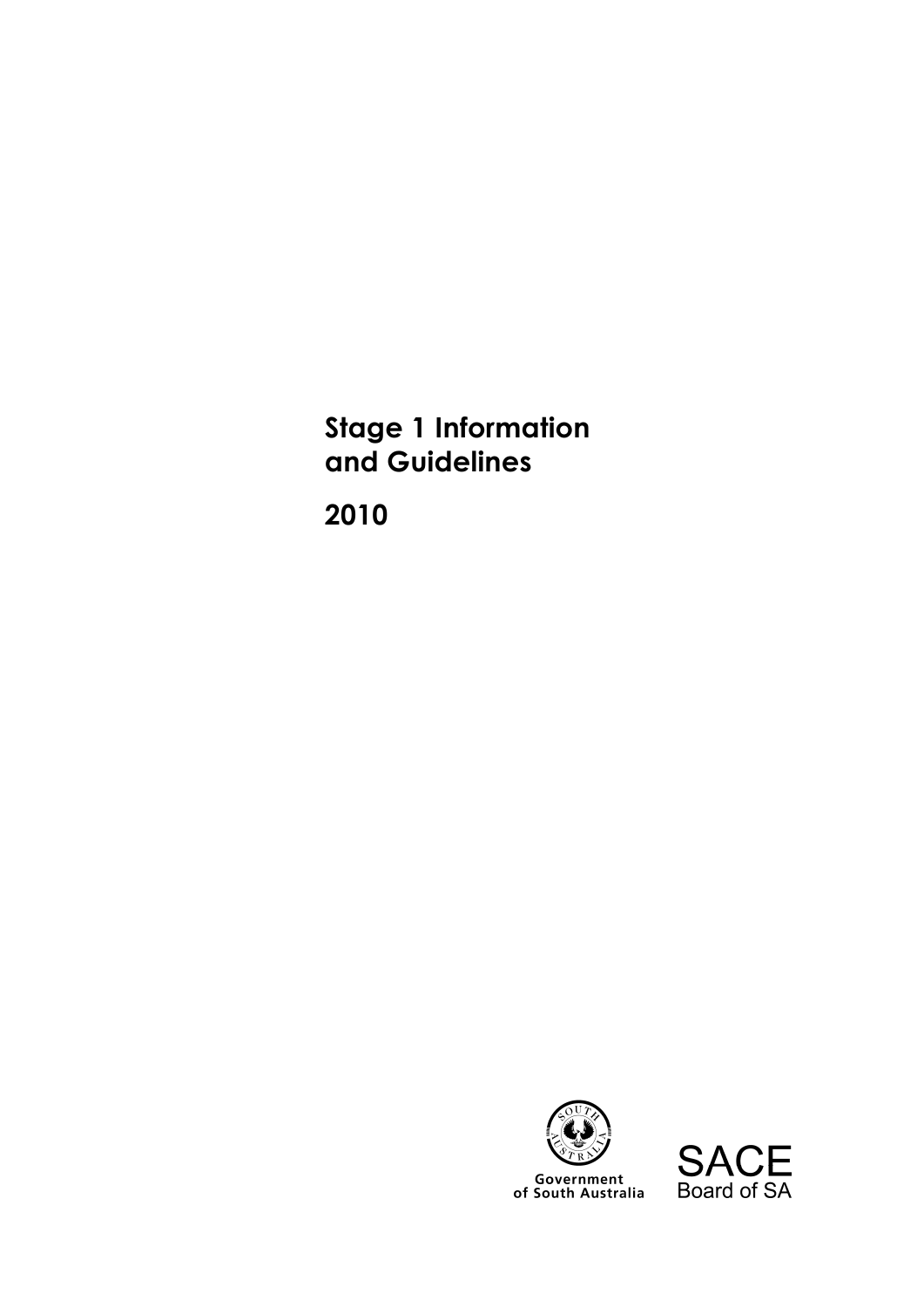Published by the SACE Board of South Australia, 60 Greenhill Road, Wayville, South Australia 5034 Copyright © SACE Board of South Australia 2010 First published 2010 ISBN 978 1 74102 665 8 (printed version) ISBN 978 1 74102 666 5 (online Acrobat PDF version) ISBN 978 1 74102 667 2 (online Microsoft Word version)

Printed by Five Star Print, 262 Marion Road, Netley, South Australia 5037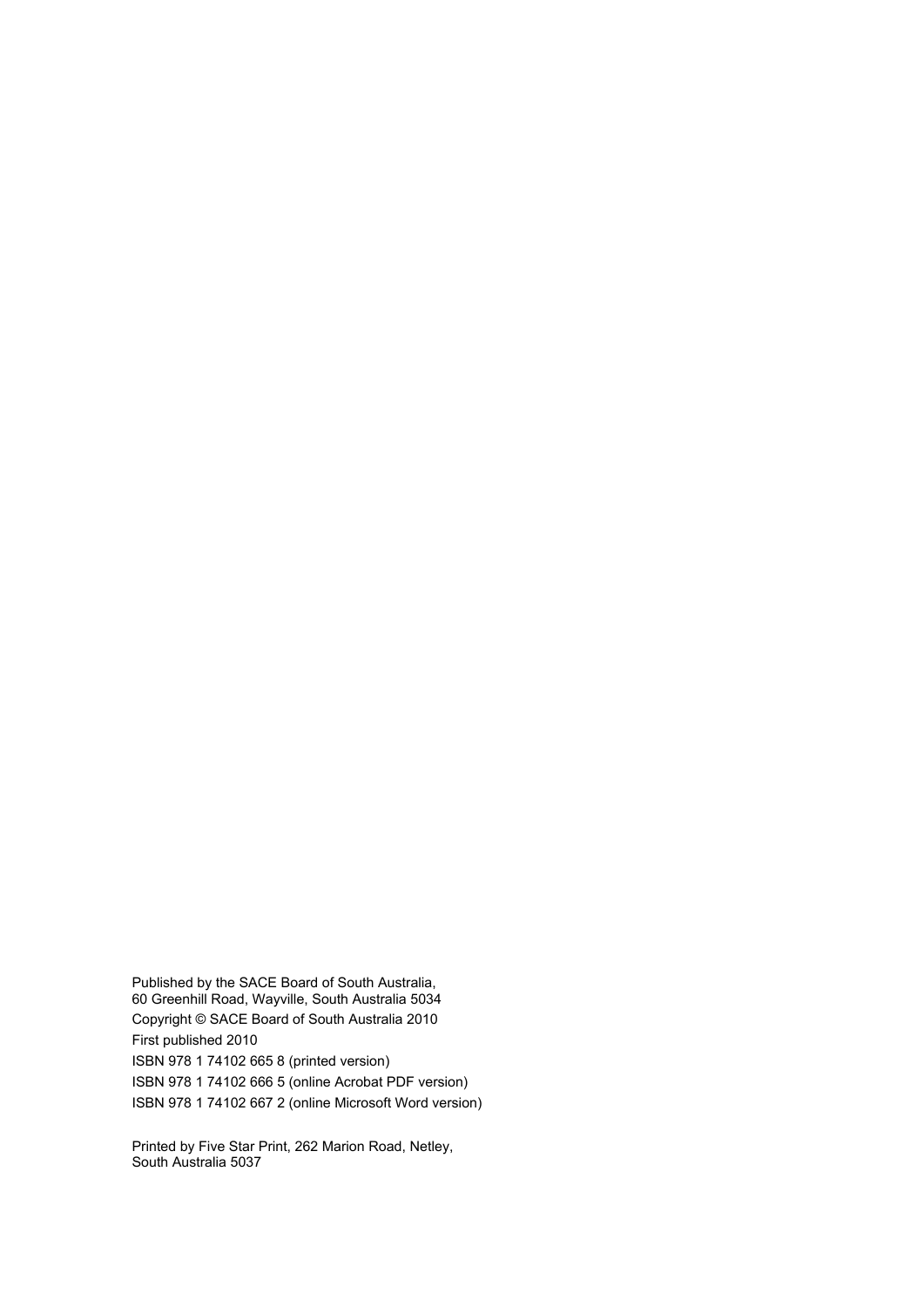# **CONTENTS**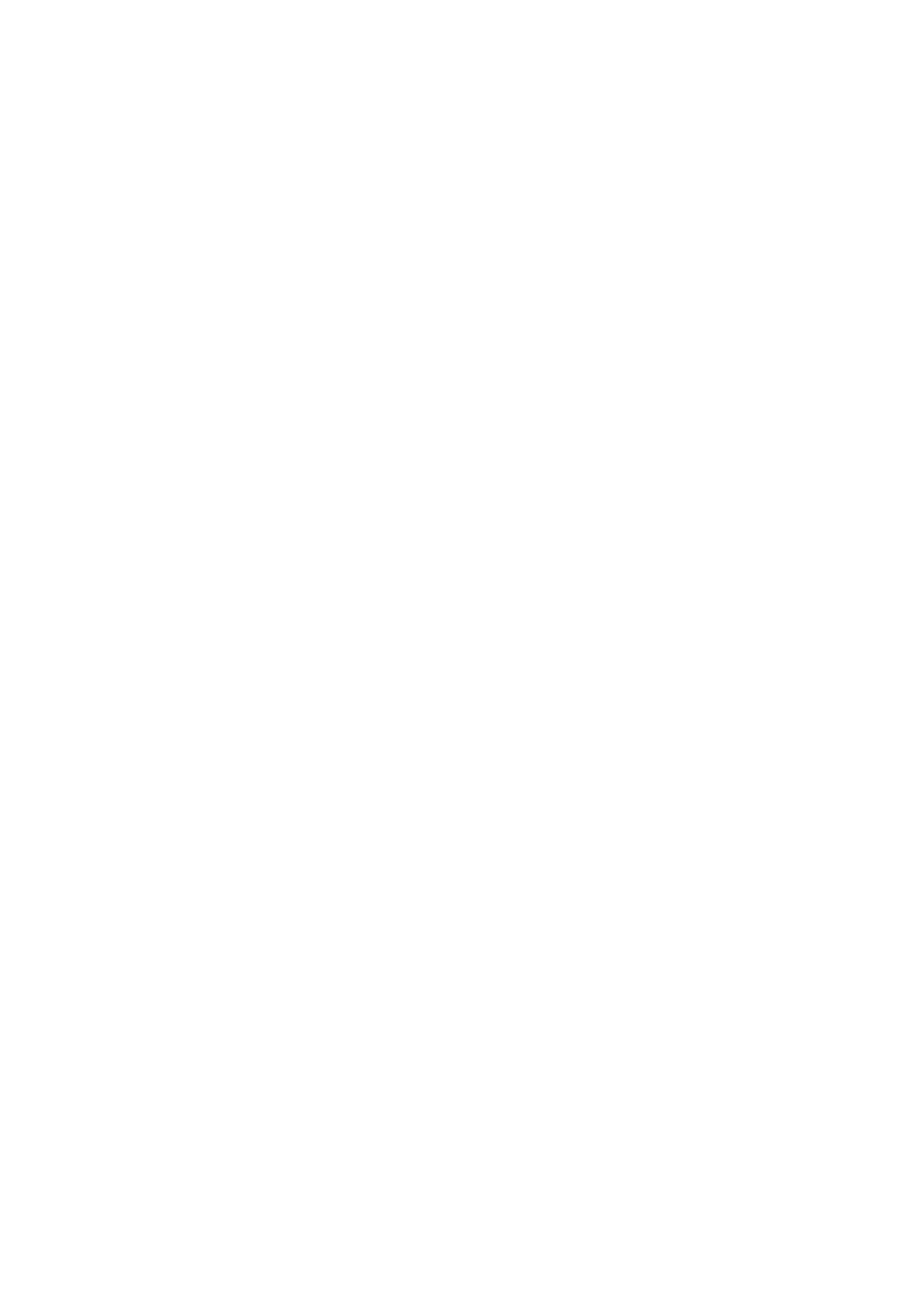# **KEY DATES**

## **Term 1**

| Wednesday 3 February    | SACE Board planning forums begin (English and mathematics<br>subjects and Personal Learning Plan)                       |
|-------------------------|-------------------------------------------------------------------------------------------------------------------------|
| Friday 19 February      | SACE Board planning forums end (English and mathematics<br>subjects and Personal Learning Plan)                         |
| Wednesday 24 February   | Stage 1 learning and assessment plans for subjects taught in<br>Semester 1 and over the full year due at the SACE Board |
| Friday 26 February      | Schools or clusters confirm moderation date for<br>Personal Learning Plan with SACE Board                               |
| Monday 15 March         | SACE Board clarifying forums begin (Stage 1 English and<br>mathematics subjects and Personal Learning Plan)             |
| Week beginning 29 March | Paper schools complete student enrolments for Stage 1<br>subjects (results due June)                                    |
| Wednesday 31 March      | SACE Board clarifying forums end (Stage 1 English and<br>mathematics subjects and Personal Learning Plan)               |

## **Term 2**

| Friday 30 April        | Datex Online schools complete student registrations and<br>enrolments for Stage 1 subjects (results due June) |
|------------------------|---------------------------------------------------------------------------------------------------------------|
| Monday 31 May          | Moderation begins (English and mathematics subjects, results<br>due June)                                     |
| Week beginning 21 June | Paper schools complete student enrolments for Stage 1<br>subjects (results due December)                      |
| Wednesday 23 June      | Paper schools' results for students of Stage 1 subjects (results<br>due June) due at the SACE Board           |
| Friday 25 June         | DATEX Online schools' results for students of Stage 1 subjects<br>(results due June) due at the SACE Board    |
|                        |                                                                                                               |

### **Term 3**

| Wednesday 21 July   | SACE Board planning forums begin (English and mathematics<br>subjects and Personal Learning Plan)                 |
|---------------------|-------------------------------------------------------------------------------------------------------------------|
| Wednesday 4 August  | SACE Board planning forums end (English and mathematics<br>subjects and Personal Learning Plan)                   |
|                     | Stage 1 learning and assessment plans for subjects taught in<br>Semester 2 due at the SACE Board                  |
| Friday 10 September | SACE Board clarifying forums begin (English and mathematics<br>subjects and Personal Learning Plan)               |
| Friday 24 September | SACE Board clarifying forums end (English and mathematics<br>subjects and Personal Learning Plan)                 |
|                     | DATEX Online schools complete student registrations and<br>enrolments for Stage 1 subjects (results due December) |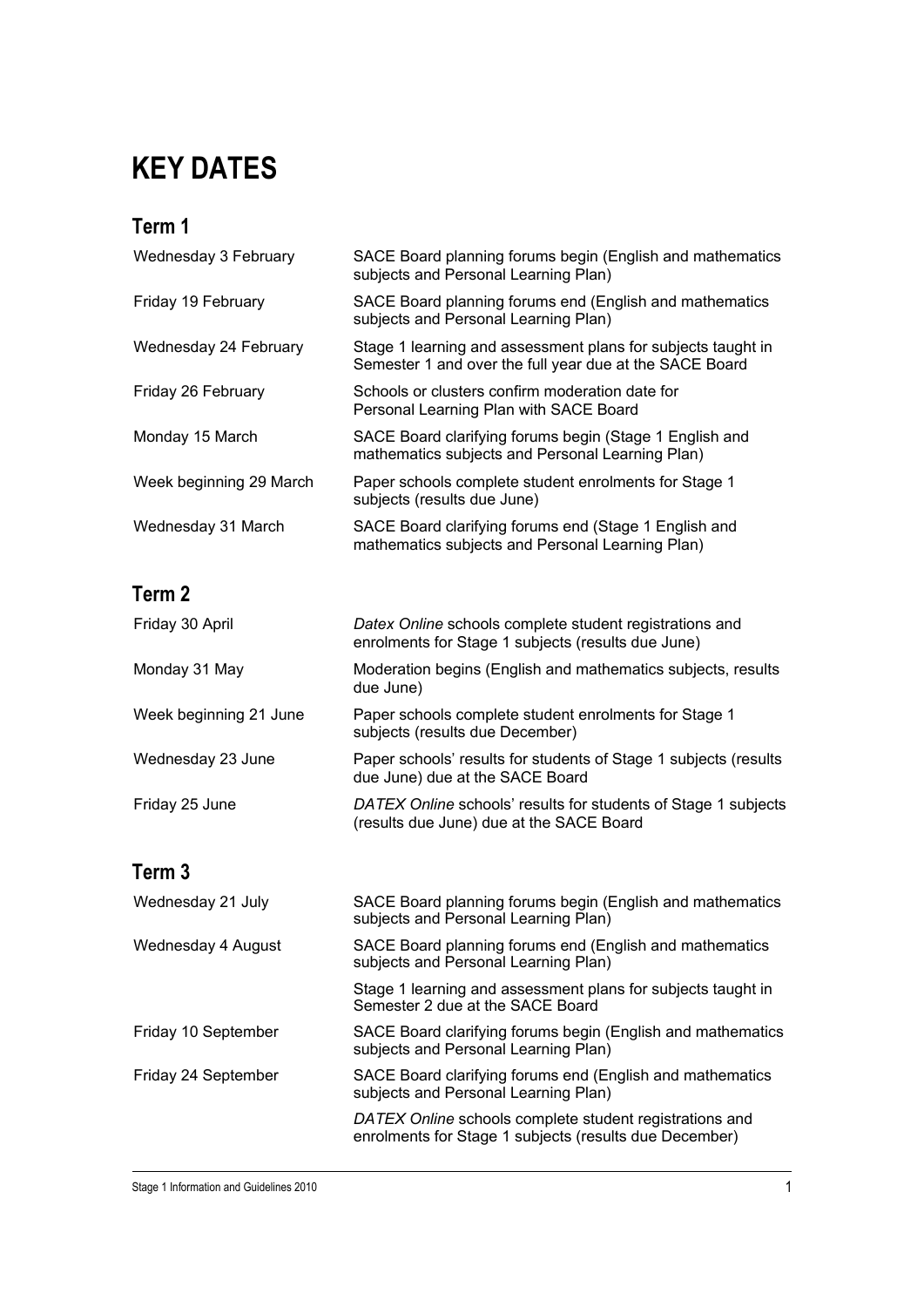## **Term 4**

| Monday 25 October     | Moderation begins (English and mathematics subjects, results<br>due December)                                  |  |
|-----------------------|----------------------------------------------------------------------------------------------------------------|--|
| Friday 12 November    | Moderation ends (English and mathematics subjects, results<br>due December)                                    |  |
|                       | Moderation ends (Personal Learning Plan)                                                                       |  |
| Wednesday 24 November | Paper schools' results for students of Stage 1 subjects (results<br>due December) due at the SACE Board        |  |
| Friday 3 December     | DATEX Online schools' results for students of Stage 1 subjects<br>(results due December) due at the SACE Board |  |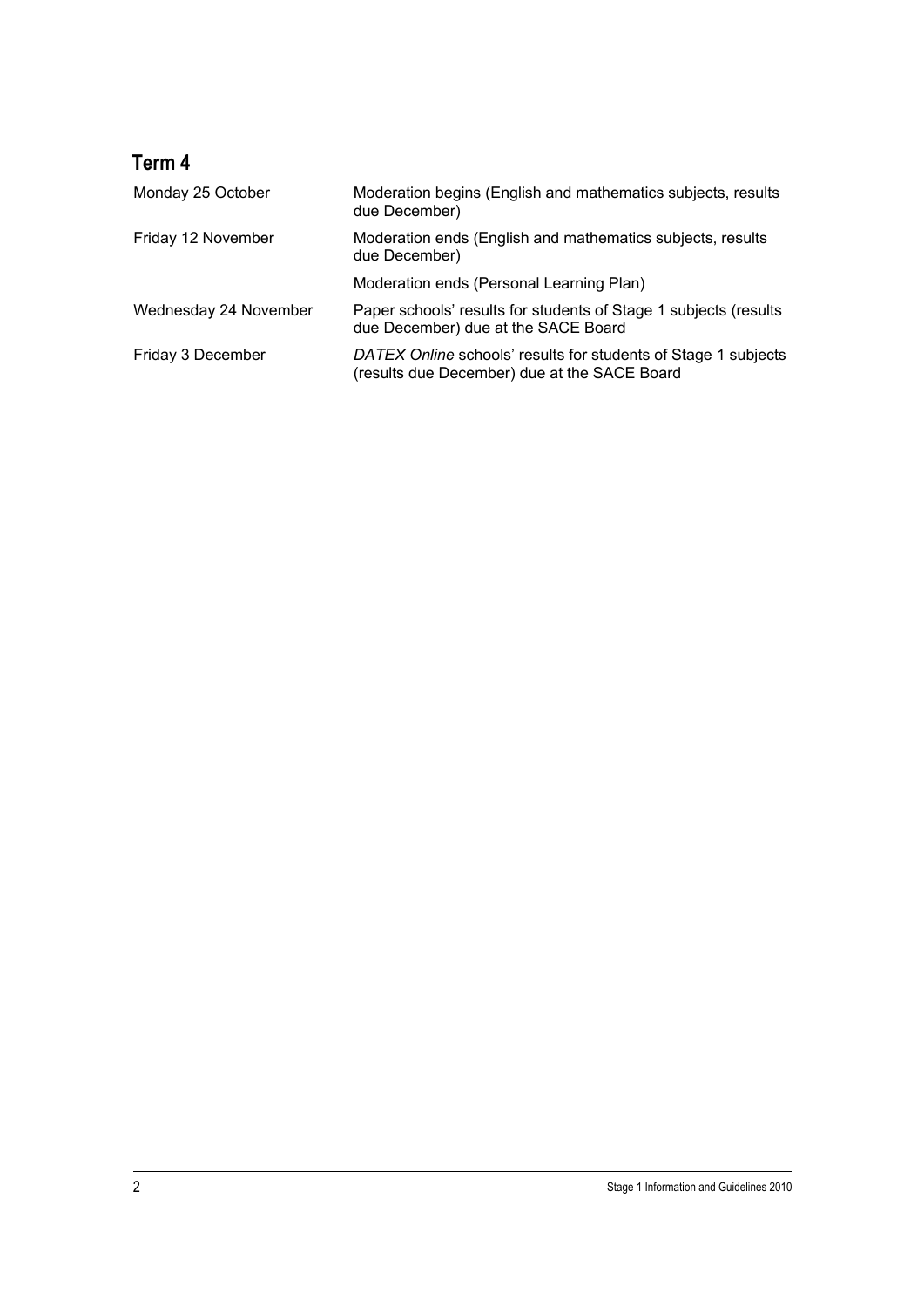# **INTRODUCTION**

This document complements SACE Stage 1 subject outlines by providing teachers and school leaders with advice and guidance on quality assurance processes. It supports the integrity of students' results, ensuring community confidence in the integrity of the SACE, by advising teachers how to:

- assess in an informed and consistent way
- treat students fairly in the assessment process.

In this document, 'school leaders' refers to the principal, or staff appointed by the principal for particular responsibilities. Reference to the SACE Board means staff from the Office of the SACE Board or officers appointed by the SACE Board for particular responsibilities.

The following relevant documents are available on the SACE Board website (www.saceboard.sa.edu.au):

- Stage 1 subject outlines
- SACE Assuring Assessment Integrity Policy
- *SACE Moderation Procedures.*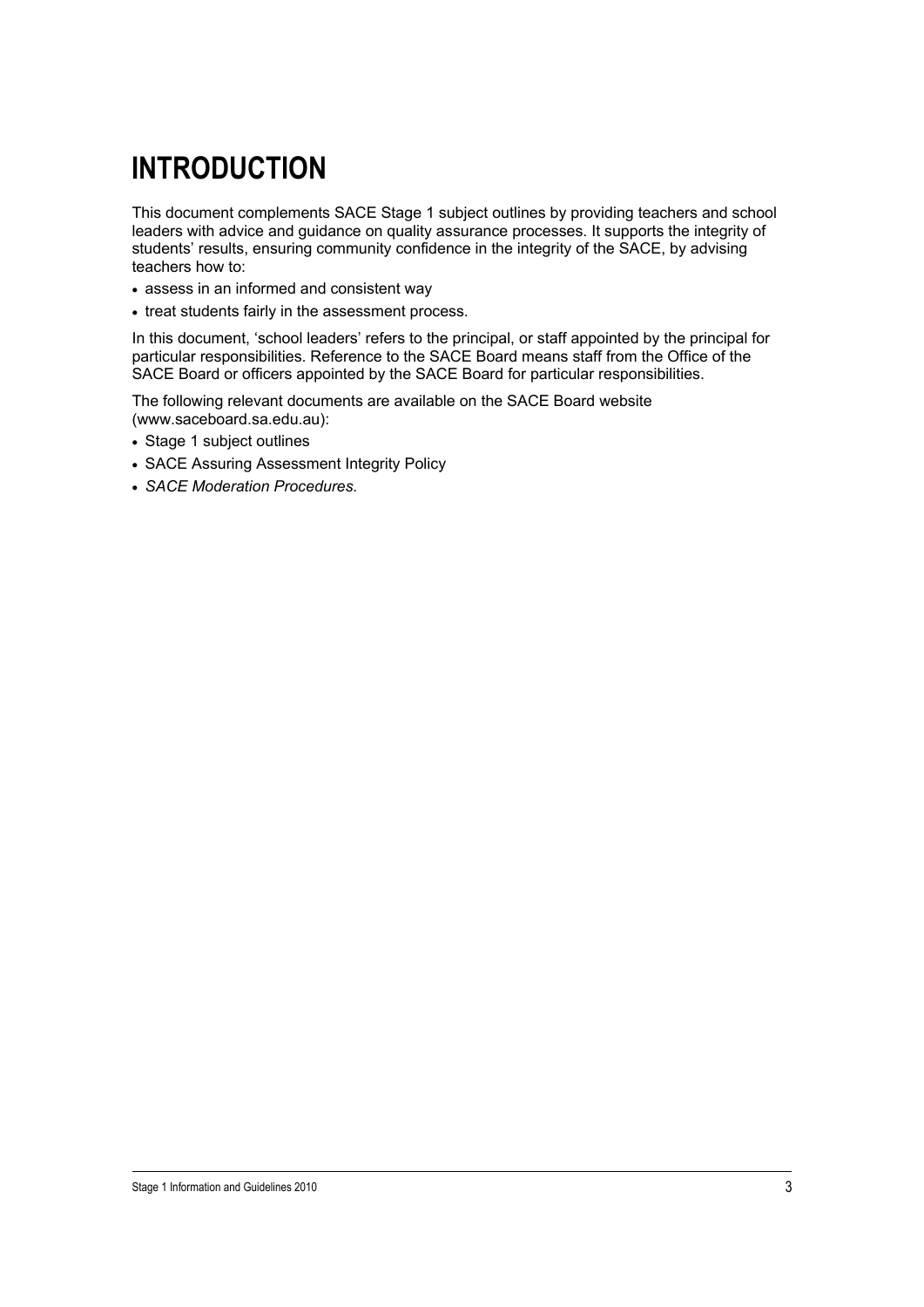# **ASSESSMENT AND REPORTING OF STUDENT ACHIEVEMENT IN THE SACE**

Schools and the SACE Board use a range of quality assurance processes to assure the community that results are fair, valid, and reliable.

## **Performance Standards**

The performance standards in the subject outlines describe in detail each level of achievement in the SACE, A to E. Teachers and assessors use these standards to decide how well a student has demonstrated his or her learning.

Performance standards offer opportunities for teachers and students to improve the quality of teaching and learning.

Teachers can use performance standards to:

- show each student what is required to be successful in his or her learning
- design assessments that assist students to demonstrate their learning at the highest possible level of achievement
- make decisions about the quality of the learning.

Students can use performance standards to:

- decide how to show their learning in ways most appropriate to them
- monitor their progress
- understand what is expected of them at the end of a learning program.

More information and guidelines can be found in *SACE Assessment and Reporting: Guidelines for Teachers*, available on the SACE Board website (www.saceboard.sa.edu.au).

The guidelines describe:

- steps in assessing and reporting student achievement at Stage 1 and Stage 2
- the SACE Board's role in confirming standards and reporting students' results
- what happens when there is missing or insufficient evidence of learning in a Stage 1 or Stage 2 subject
- how school-based assessment and external assessment are combined in Stage 2 subjects.

## **Assessment Responsibilities of the SACE Board and Schools**

The procedures for assuring the integrity of students' results are based on the SACE Assuring Assessment Integrity Policy.

The interconnected and complementary responsibilities of the students, the teacher, school leaders, and the SACE Board are outlined in 'SACE Assessment Responsibilities: SACE Board and Schools', which will be available on the SACE Board website (www.saceboard.sa.edu.au).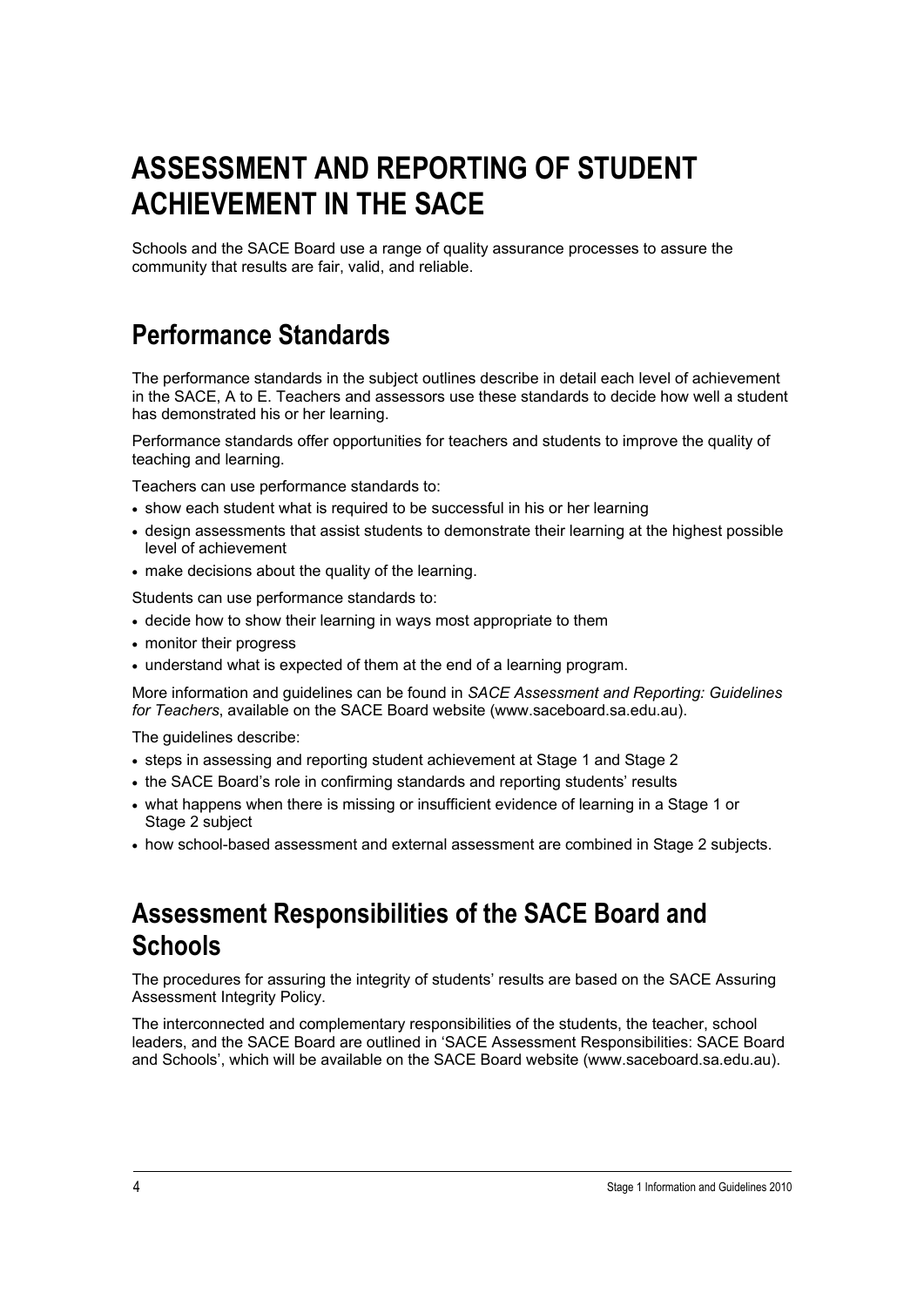# **QUALITY ASSURANCE IN THE SACE**

## **Overview**

Quality assurance processes in the SACE are organised into a four-phase cycle that involves the SACE Board, school leaders, teachers, and students. The four phases are planning, clarifying, confirming, and improving.



### *1. Planning*

In the planning phase, teaching and learning opportunities are devised to enable students to demonstrate their learning against all aspects and levels of the performance standards.

### *2. Clarifying*

In the clarifying phase, teachers and assessors gain a shared understanding of the performance standards and agree on how to apply them consistently to student work.

### *3. Confirming*

In the confirming phase, the performance standards in each subject are applied consistently across schools to report student achievement. The final C grades in Stage 1 English and mathematics subjects and Personal Learning Plan are confirmed by a moderation process.

### *4. Improving*

In the improving phase, school and SACE Board quality assurance processes are monitored and analysed. The SACE Board provides schools with data to enable them to monitor and review each phase of their own quality assurance processes.

## **Quality Assurance Models**

Quality assurance processes may vary from one school to another to account for factors such as the number of teachers for each subject, the number of Stage 1 subjects offered at the school, and the structures within the school.

Examples of models and activities for quality assurance processes that may be used for different school contexts in each phase of the quality assurance cycle are available on the SACE Board website (www.saceboard.sa.edu.au).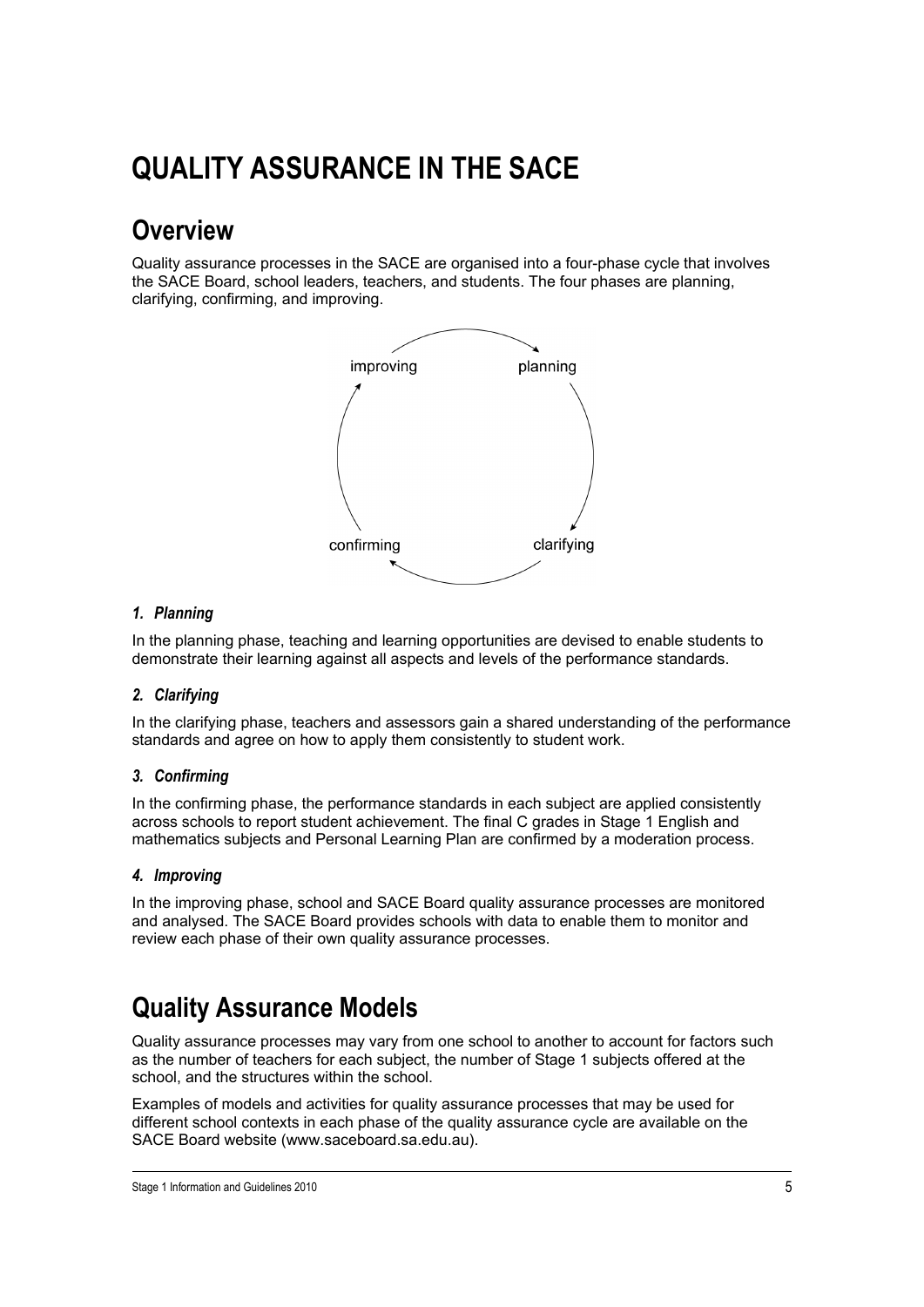# **GUIDELINES**

The following section of this document provides guidelines for the four phases:

- 1. planning
- 2. clarifying
- 3. confirming
- 4. improving.

This section outlines key tasks and processes that the SACE Board, teachers, and school leaders undertake to meet their respective interconnected quality assurance responsibilities.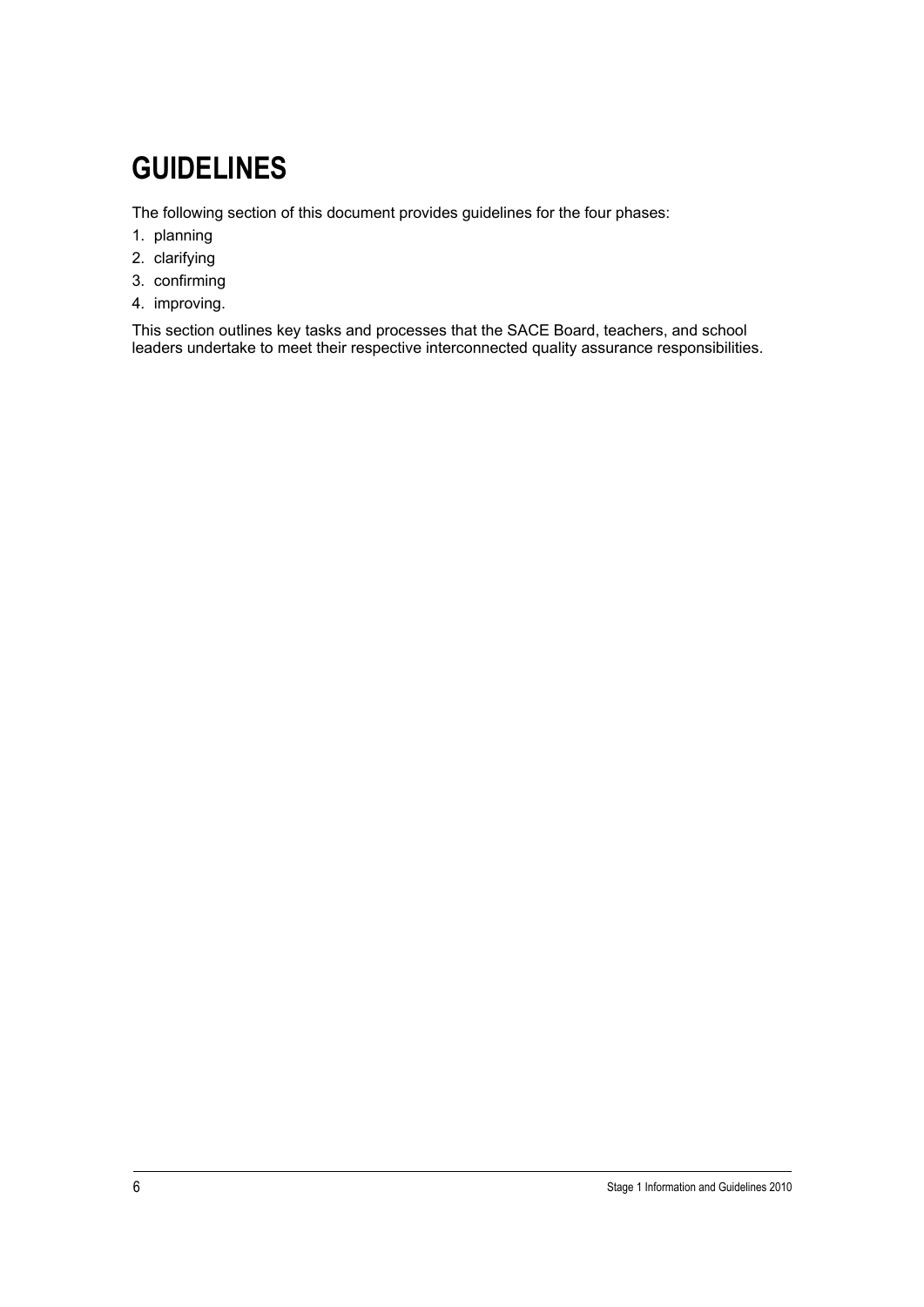## **1. Planning**

In the planning phase of the quality assurance cycle:

- teachers prepare a teaching and learning program and develop a learning and assessment plan (collaboratively or individually)
- school leaders establish processes to recommend the approval of learning and assessment plans
- the SACE Board prepares and updates the subject outline; provides information, guidelines, and exemplars; facilitates planning forums; and approves learning and assessment plans.

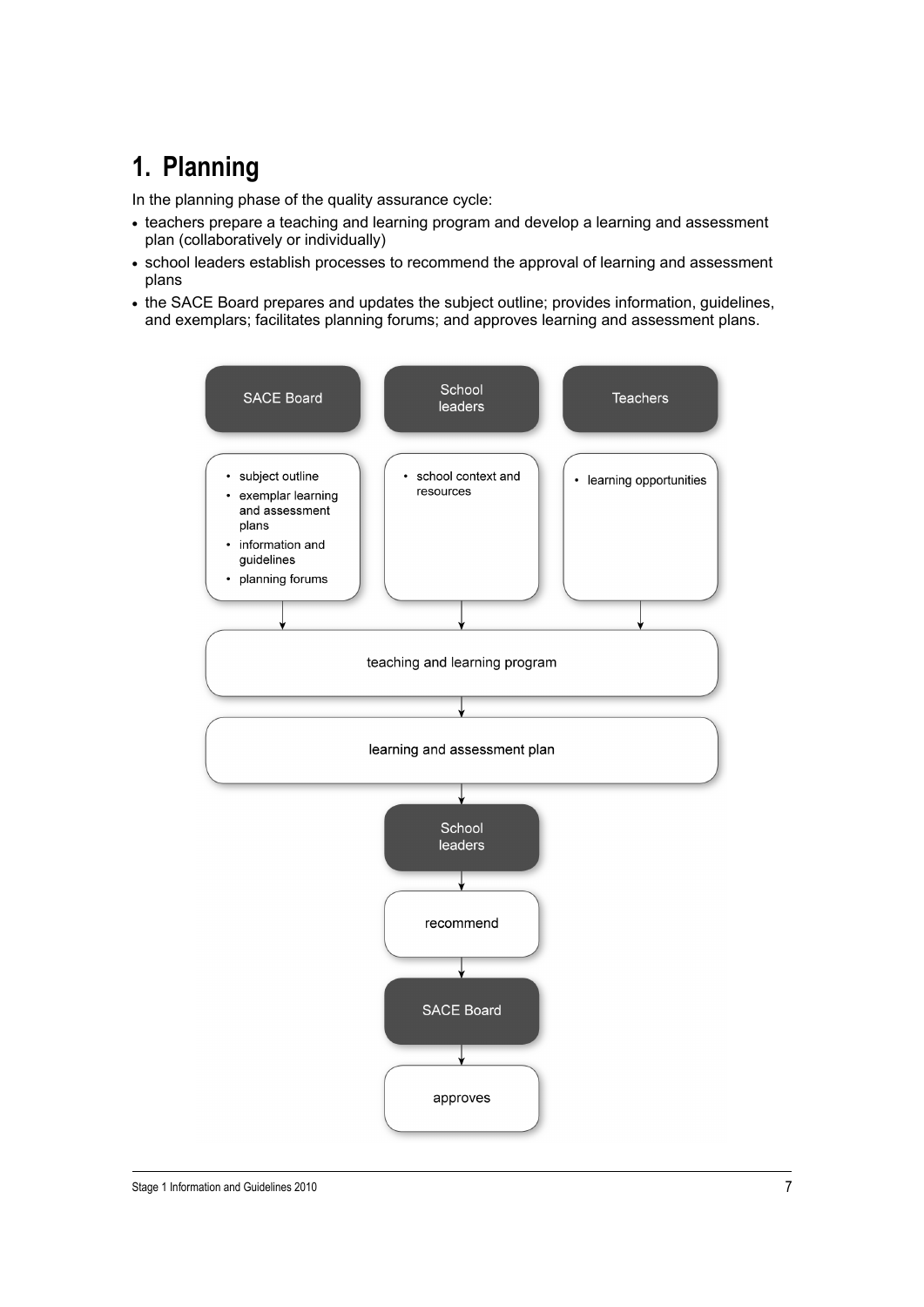### **Teachers**

Teachers use the subject outline, the school context, and the school resources as the basis for designing an effective learning and assessment plan. The learning and assessment plan documents intended learning and assessment opportunities that support students in developing and demonstrating the knowledge, skills, and understanding required in each subject.

### **School Leaders**

School leaders develop processes to support teachers in preparing teaching and learning programs and learning and assessment plans that meet the needs of the learners in the cohort and are appropriate for the school context. To be able to develop a quality learning and assessment plan for approval, teachers need to be familiar with the subject outline, have skills in assessment design, and understand the relationship between assessment and learning.

Principals (or a nominee) recommend and submit Stage 1 learning and assessment plans to the SACE Board for approval by:

- Wednesday 24 February (Semester 1 and full-year subjects)
- Wednesday 4 August (Semester 2 subjects).

Learning and assessment plans not approved by the SACE Board are returned to schools within 2 weeks with advice about the action needed for the plan to be approved. Plans that are not approved should be amended and resubmitted to the SACE Board within 2 weeks of receiving the advice. The resubmitted learning and assessment plan should show clearly how the school has responded to the advice.

*Note*: In 2010 schools will submit for SACE Board approval learning and assessment plans for all Stage 1 subjects other than Personal Learning Plan if it was approved in 2009.

In 2010 only, learning and assessment plans will be approved for 1, 2, or 3 years for each subject. This is an implementation strategy to support schools in managing the submission of Stage 1 learning and assessment plans. The length of approval for learning and assessment plans for each subject in 2010 is specified on the SACE Board website (www.saceboard.sa.edu.au).

From 2011, learning and assessment plans for all Stage 1 subjects will be approved for 3 years.

## **SACE Board**

The SACE Board prepares, publishes, and updates guidelines, information, and exemplar materials for all Stage 1 subjects. These are available on the SACE Board website (www.saceboard.sa.edu.au).

The SACE Board provides the following support for teachers and school leaders:

- subject outlines for each subject
- learning and assessment plans (generic and subject-specific)
- learning and assessment plan exemplars for each Stage 1 subject area
- learning and assessment plan checklists
- planning forums in metropolitan and regional areas for English and mathematics subjects and Personal Learning Plan (opportunities for teachers in the early stages of teaching these Stage 1 subjects to further their understanding of performance standards in relation to the learning and assessment plan and assessment design)
- general and subject-specific assessment advice.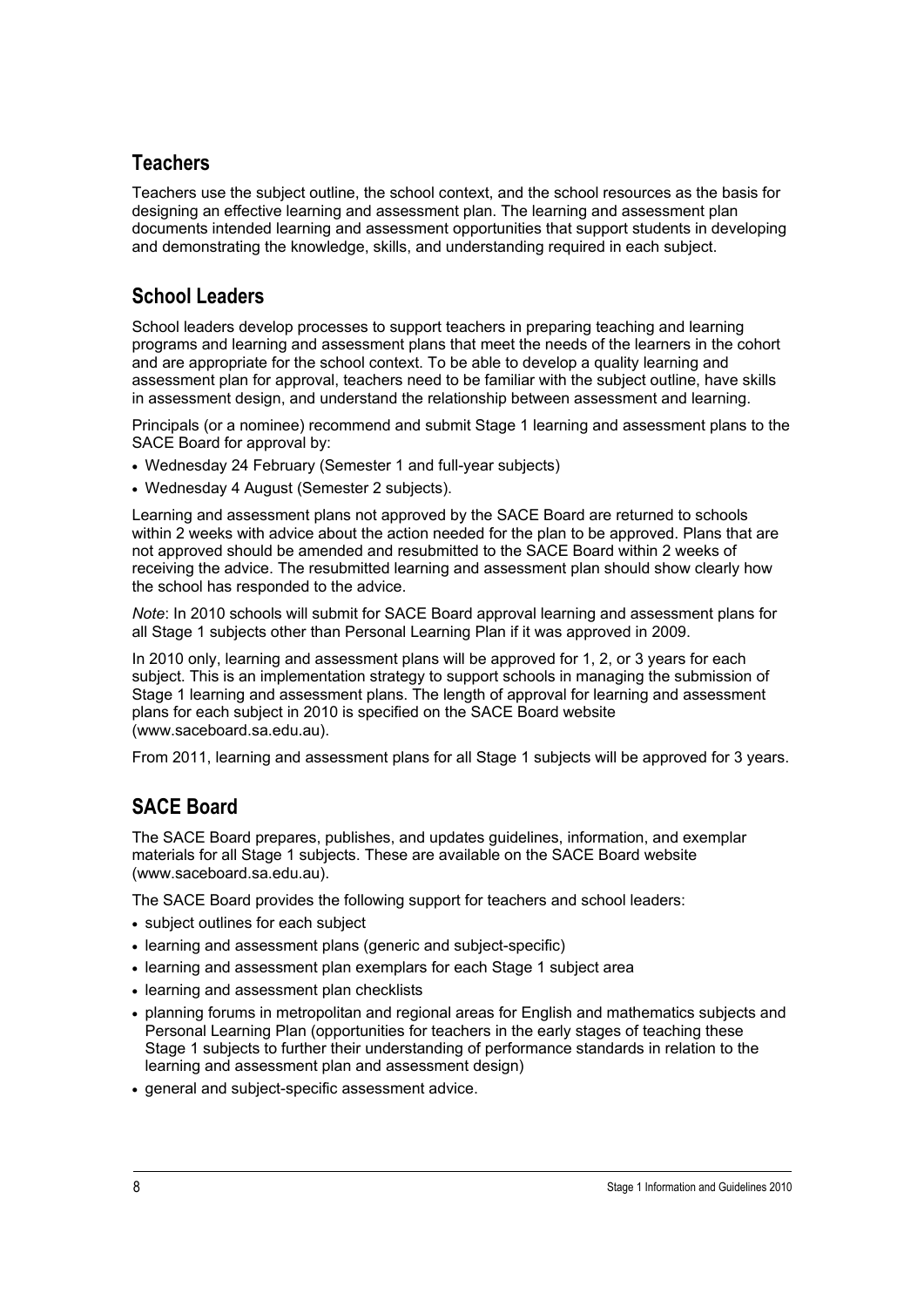The SACE Board receives Stage 1 learning and assessment plans, which have been recommended for approval by the school principal or nominee, by:

- Wednesday 24 February (Semester 1 and full-year subjects)
- Wednesday 4 August (Semester 2 subjects).

The SACE Board reviews learning and assessment plans and provides schools with feedback and approval status within 2 weeks of receiving learning and assessment plans from schools.

More information, bookings, contact details for relevant SACE Board officers, and examples of planning models and activities for teachers and school leaders are available on the SACE Board website (www.saceboard.sa.edu.au).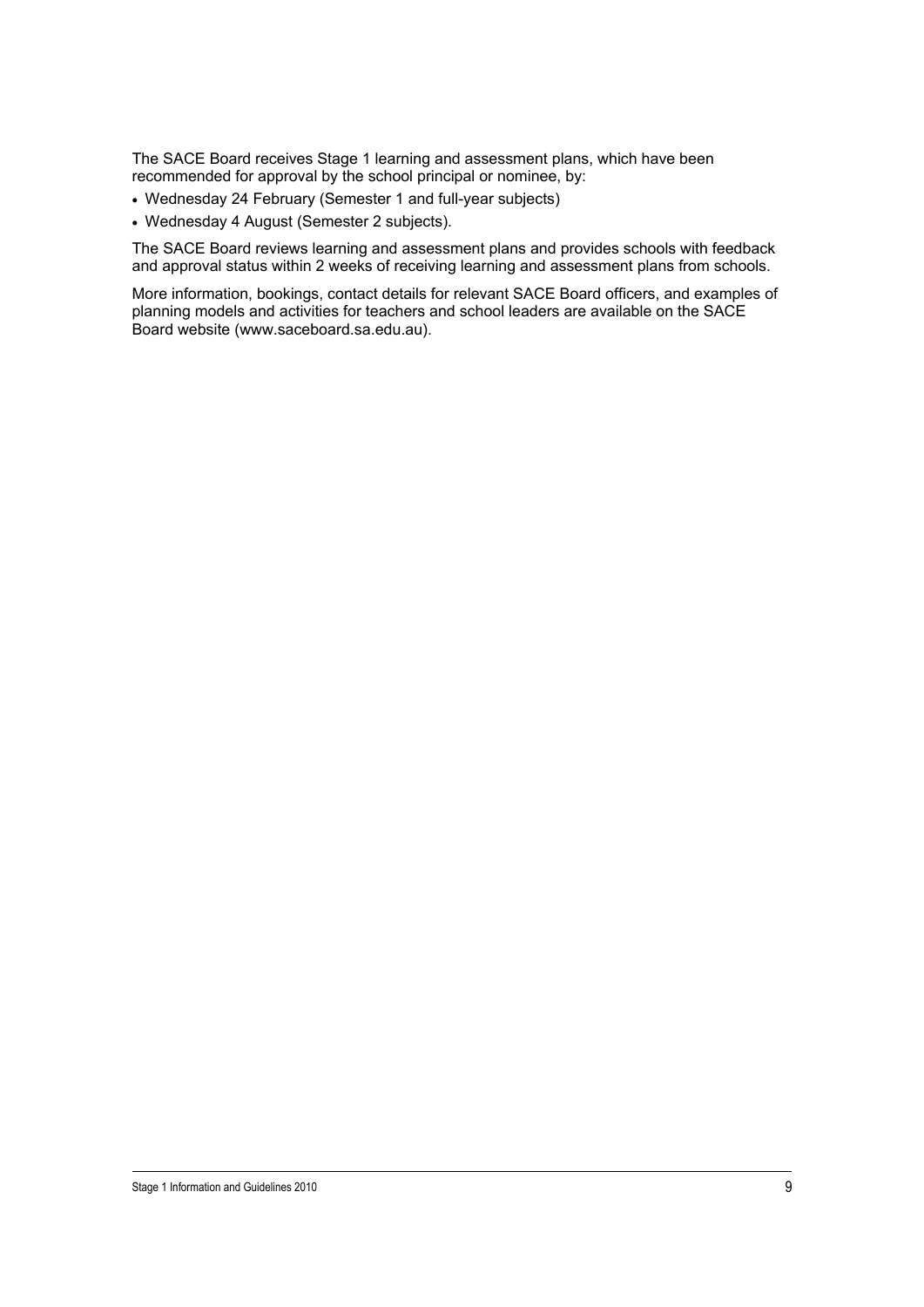# **2. Clarifying**

In the clarifying phase of the quality assurance cycle:

- teachers discuss student work against the performance standards
- school leaders ensure processes are in place for teachers to develop consistency with other teachers in their school when making decisions about student work against the performance standards
- the SACE Board promotes a common understanding of the performance standards so that teachers can apply them consistently to student work in all schools. The Board provides teachers with:
	- annotated student work samples
	- online forums
	- clarifying forums (English and mathematics subjects and Personal Learning Plan).

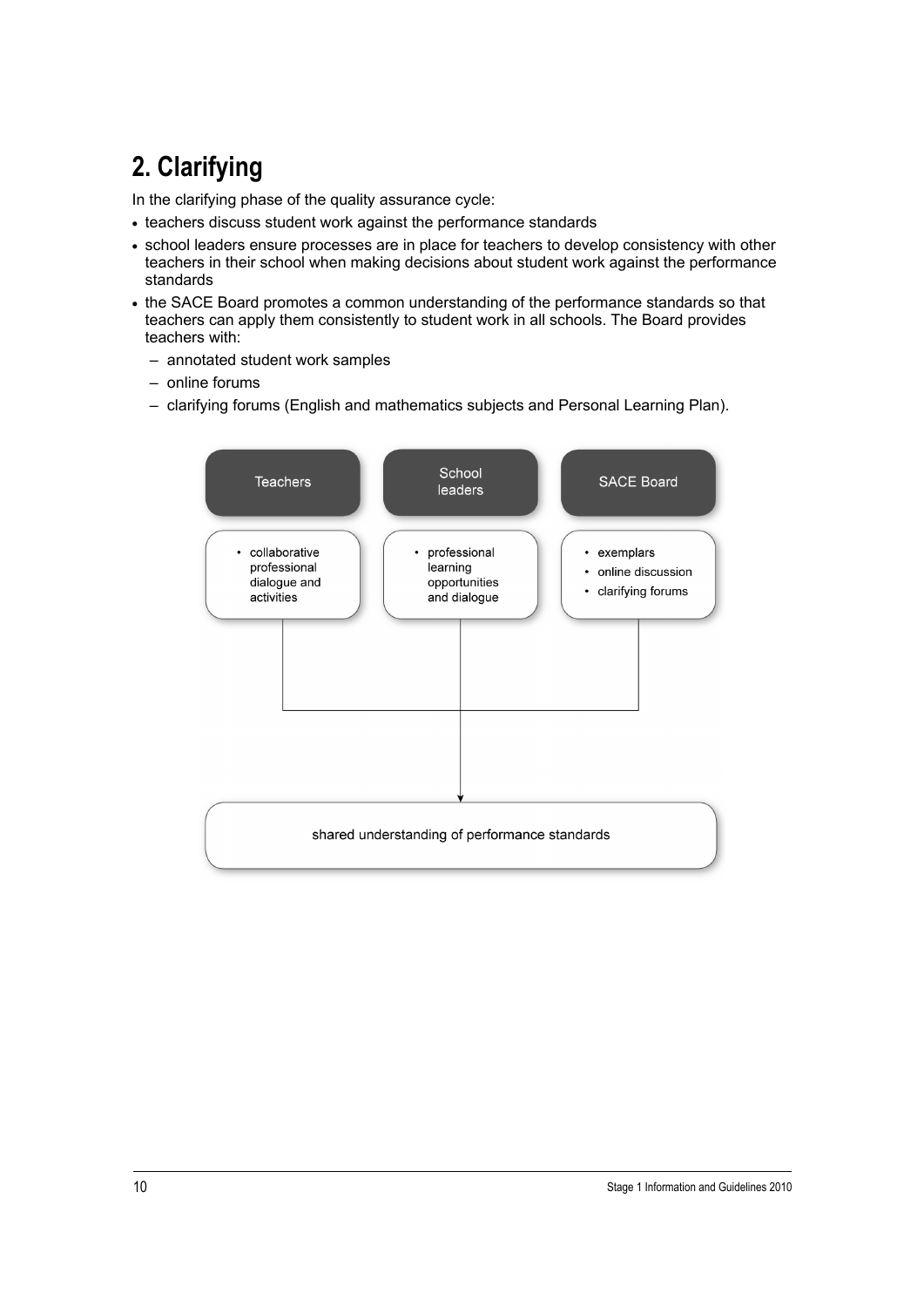### **Teachers**

Teachers develop and maintain a shared understanding of the performance standards and how to apply them consistently to student work. Teachers develop this shared understanding by working collaboratively, using performance standards and student work to make and review assessment decisions.

Teachers of English and mathematics subjects and Personal Learning Plan may participate in clarifying forums facilitated by the SACE Board. Teachers provide the forum with a marked sample of student work that is representative of the interpretation and application of the performance standards for that subject within the school. In return, the school receives feedback on assessment design and marking.

### **School Leaders**

School leaders provide regular opportunities for teachers of all subjects to develop a shared understanding of performance standards during the program. School leaders also establish processes for maintaining this shared understanding.

SACE Board officers can assist school leaders in identifying and developing appropriate clarifying activities and processes.

Principals receive feedback on the school's interpretation and application of performance standards in English and mathematics subjects and Personal Learning Plan when teachers from their school attend a clarifying forum for one of these subjects. This feedback does not affect results. Its purpose is to support principals in monitoring teacher understanding of the performance standards.

School leaders also develop and communicate to students verification and authentication processes for ensuring the integrity of student work.

## **SACE Board**

The SACE Board provides the following support to teachers across the state in developing a shared understanding of the performance standards:

- annotated work samples
- clarifying forums in metropolitan and regional areas for English and mathematics subjects and Personal Learning Plan (opportunities for schools to receive mid-course feedback on the appropriateness of assessments they have designed and their application of the performance standards)
- advice on appropriate clarifying activities
- supervision and verification guidelines for ensuring the integrity of student work, from which schools can develop their own guidelines.

More information, bookings, contact details for relevant SACE Board officers, and examples of clarifying models and activities for teachers and school leaders are available on the SACE Board website (www.saceboard.sa.edu.au).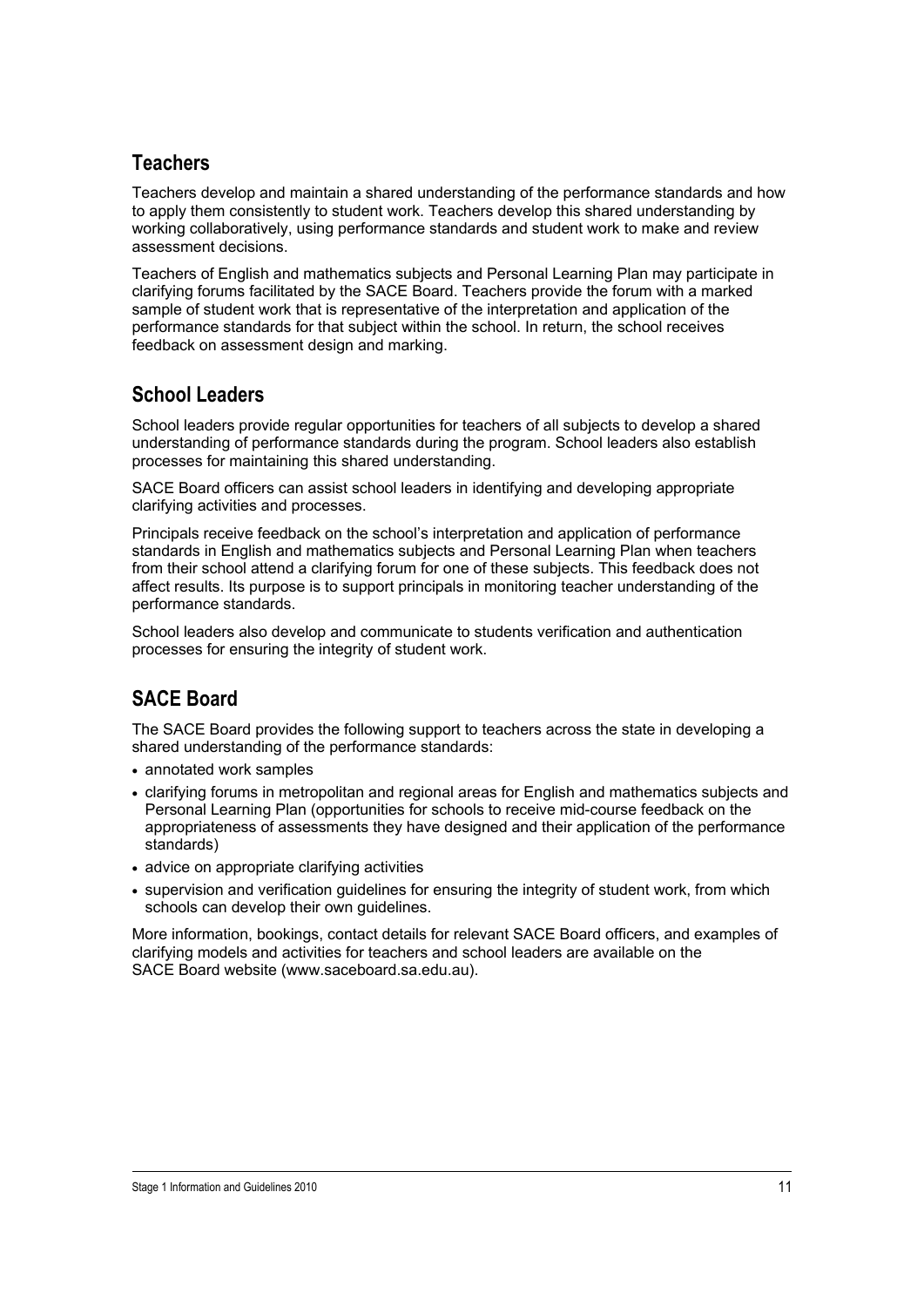## **3. Confirming**

In the confirming phase of the quality assurance cycle:

- teachers
	- ensure that in determining students' results, their interpretation and application of the performance standards in a subject are consistent with that of other teachers (in their own school and possibly in other schools)
	- identify students at the C/D borderline in English and mathematics subjects and Personal Learning Plan, before moderation
	- gather samples of student work for moderation
- school leaders
	- establish processes to ensure students' results reflect a consistent interpretation and application of the performance standards across all classes for each subject in the school
	- ensure results for English and mathematics subjects and Personal Learning Plan reflect the outcomes of moderation
- the SACE Board
	- provides annotated exemplars to support consistent interpretation and application of the performance standards in each subject
	- selects student samples and manages the moderation process for English and mathematics subjects and Personal Learning Plan
	- checks schools' results following moderation.



\* English and mathematics subjects and Personal Learning Plan only

### **Teachers**

At the end of the teaching and learning program, teachers assess student evidence and provide an A–E result based on the performance standards for each subject. Results are expected to be applied consistently in all classes for each subject throughout the school.

Teachers implement the school's supervision and verification processes to ensure the authenticity of student materials submitted for assessment.

Students' results are due at the SACE Board by:

- Wednesday 23 June (Semester 1 results, paper schools)
- Friday 25 June (Semester 1 results, *DATEX Online* schools)
- Wednesday 24 November (Semester 2 and full-year results, paper schools)
- Friday 3 December (Semester 2 and full-year results, *DATEX Online* schools).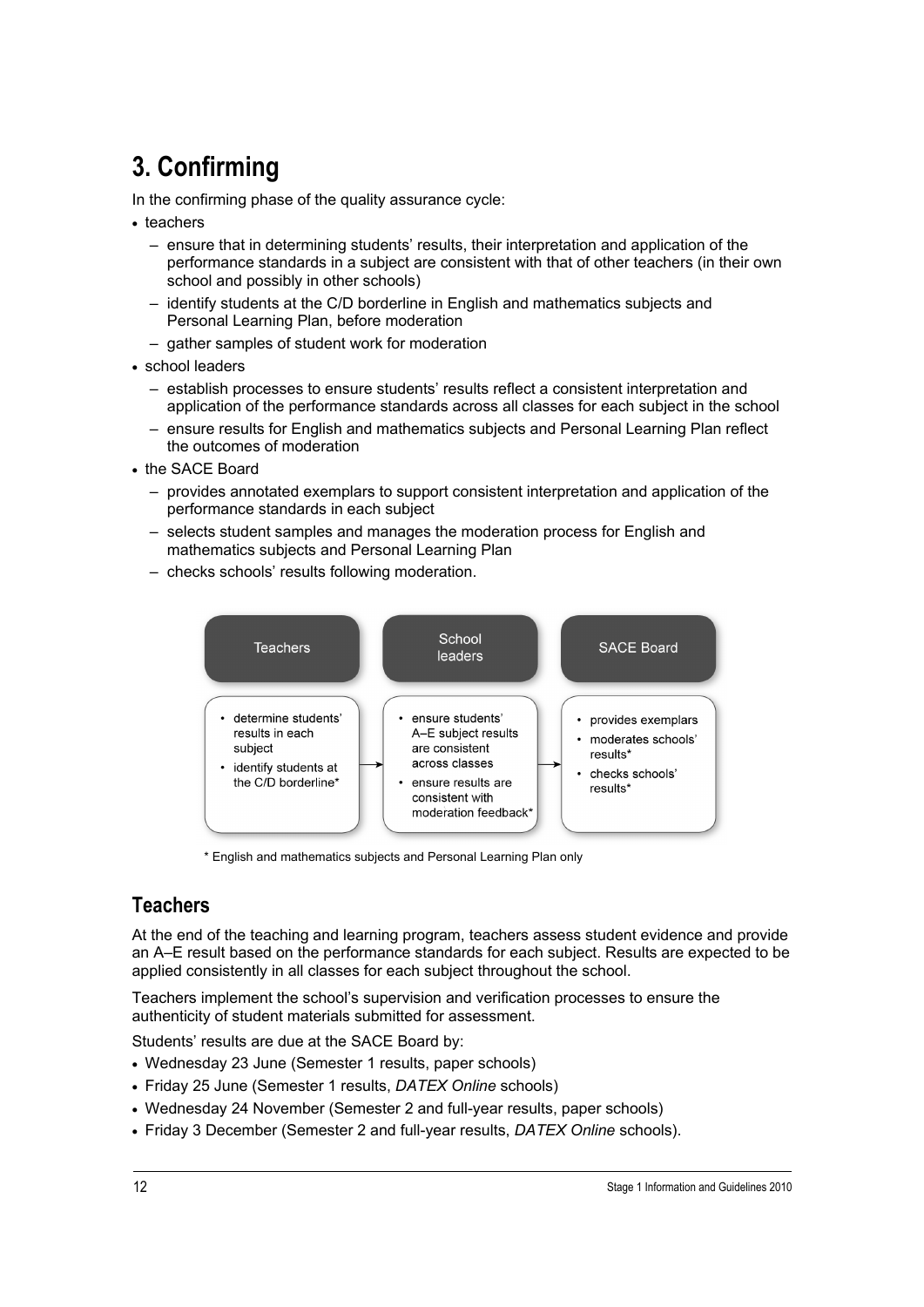### *English and Mathematics Subjects and Personal Learning Plan*

For these subjects there is a moderation process within the confirming phase. Teachers of these subjects undertake the following additional activities:

- pre-moderation activities
- preparation for moderation
- moderation procedures
- results reporting.

#### *Pre-moderation Activities*

Teachers identify student(s) with a result at the borderline between the C and D grades.

*Note*: If the teaching and learning program has not yet been completed in a school, then the moderation of results for English and mathematics subjects and Personal Learning Plan can be based on students' current work pending completion of the final assessment task.

#### *Preparation for Moderation*

The SACE Board selects a sample of students' work for moderation from those identified by teachers as having a result at the C/D borderline. Teachers prepare a sample of work for moderation for each English and mathematics subject and Personal Learning Plan from that identified at the C/D borderline.

Teachers ensure that the moderation sample comprises:

- the entire marked folio for each student selected
- a copy of the learning and assessment plan
- assessment cover sheets for each assessment task and the associated marks scheme or rubric or specific features of the assessment design criteria
- the grade for each assessment type.

Teachers retain or maintain access to student evidence for the remainder of the cohort until the schools' Stage 1 results have been released to students by the SACE Board.

#### *Moderation Procedures*

One or more nominated teachers from each school participates in the moderation process with a SACE Board officer.

More details are available in *SACE Moderation Procedures*, on the SACE Board website (www.saceboard.sa.edu.au).

#### *Results Reporting*

Teachers ensure final results reflect the outcomes of moderation.

A proportion of the results submitted before moderation may need to be adjusted to reflect:

• moderation outcomes

*or* 

• significant achievement in the last assessment task (if not completed at the time of moderation).

After moderation, in consultation with school leaders, teachers may decide to use the result codes in the following table in addition to A–E grades when reporting students' results to the SACE Board.

Stage 1 Information and Guidelines 2010 13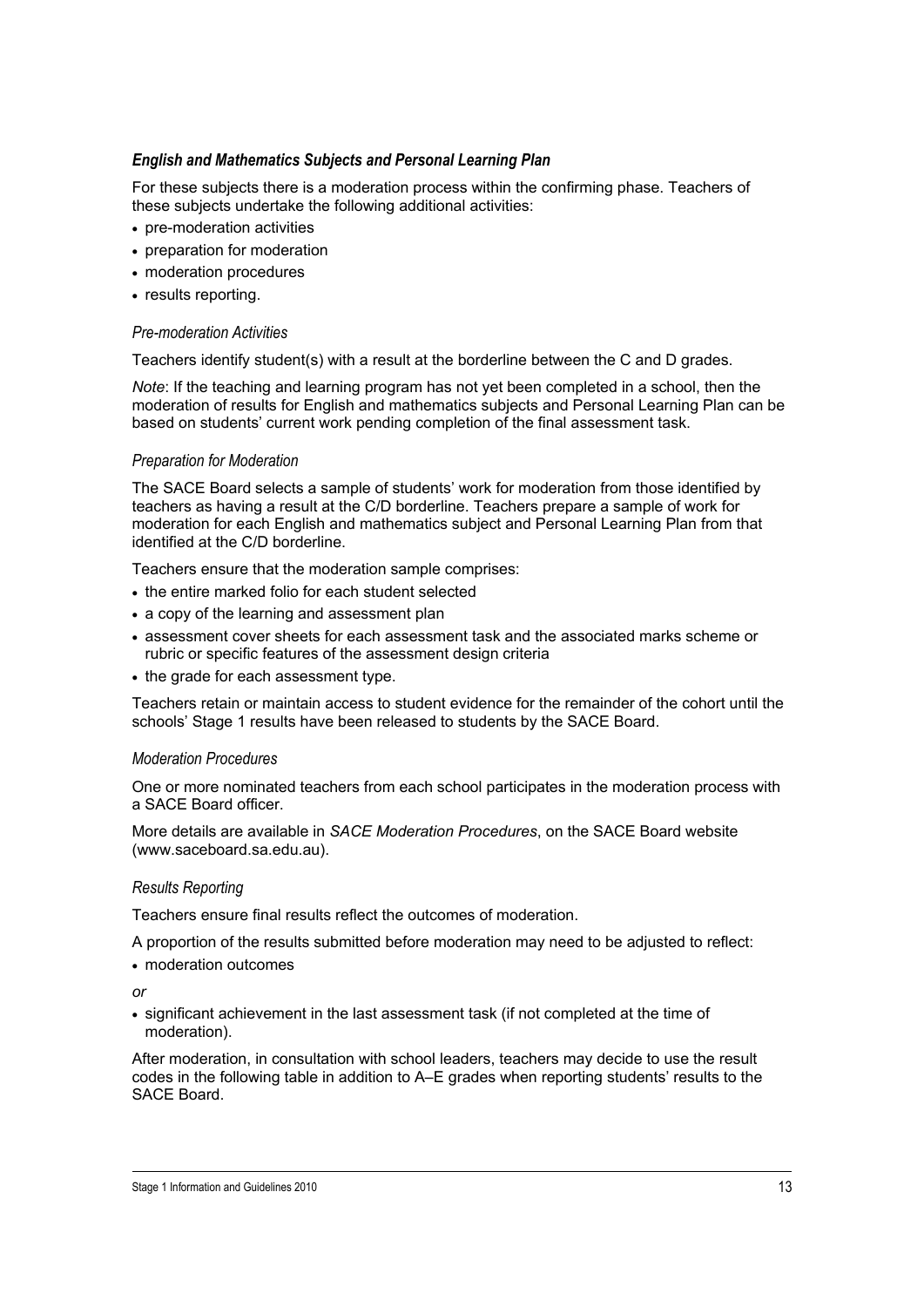| Result code | <b>Explanation</b>                                                              | Implication                                                                                                                                                                                                                  |
|-------------|---------------------------------------------------------------------------------|------------------------------------------------------------------------------------------------------------------------------------------------------------------------------------------------------------------------------|
| P           | Pending<br>The result is pending.                                               | Students with a P will not receive a result, but will<br>have their enrolment rolled over to the next<br>resulting period.                                                                                                   |
|             |                                                                                 | P may be used for students who, after<br>moderation, cannot be confirmed as achieving at<br>least a C grade. Students given a P are expected<br>to provide additional evidence to achieve a<br>C grade or higher.            |
|             |                                                                                 | Note: Opportunities to produce additional<br>evidence should be documented on the<br>Addendum to the learning and assessment plan.                                                                                           |
| N           | No Result<br>There is insufficient evidence of<br>learning to meet the E grade. | Students may have demonstrated some learning<br>in the subject, but the evidence is insufficient to<br>meet the E grade as described in the<br>performance standards. Students with an N will<br>not be awarded any credits. |
|             |                                                                                 | <i>Note:</i> Students' results may be updated using the<br>clerical check form 5/10 for school assessments<br>and form 6/10 for VET subjects provided in the<br><b>SACE Operations Manual 2010.</b>                          |
| W           | Withdrawn<br>The student has withdrawn from<br>the subject.                     | Students with a W will not be awarded any<br>credits.                                                                                                                                                                        |

### **School Leaders**

During the confirming phase of the quality assurance cycle, school leaders:

- establish and manage processes to ensure the results teachers submit for students reflect a consistent interpretation and application of the performance standards in each subject within the school.
- develop supervision and verification processes to establish the authenticity of student materials.
- sign off confirmed results and submit them to the SACE Board by:
	- Wednesday 23 June (Semester 1 results, paper schools)
	- Friday 25 June (Semester 1 results, *DATEX Online* schools)
	- Wednesday 24 November (Semester 2 and full-year results, paper schools)
	- Friday 3 December (Semester 2 and full-year results, *DATEX Online* schools).

### *English and Mathematics Subjects and Personal Learning Plan*

For these subjects there is a moderation process within the confirming phase. School leaders undertake the following additional activities:

- pre-moderation activities
- preparation for moderation
- moderation procedures
- results reporting.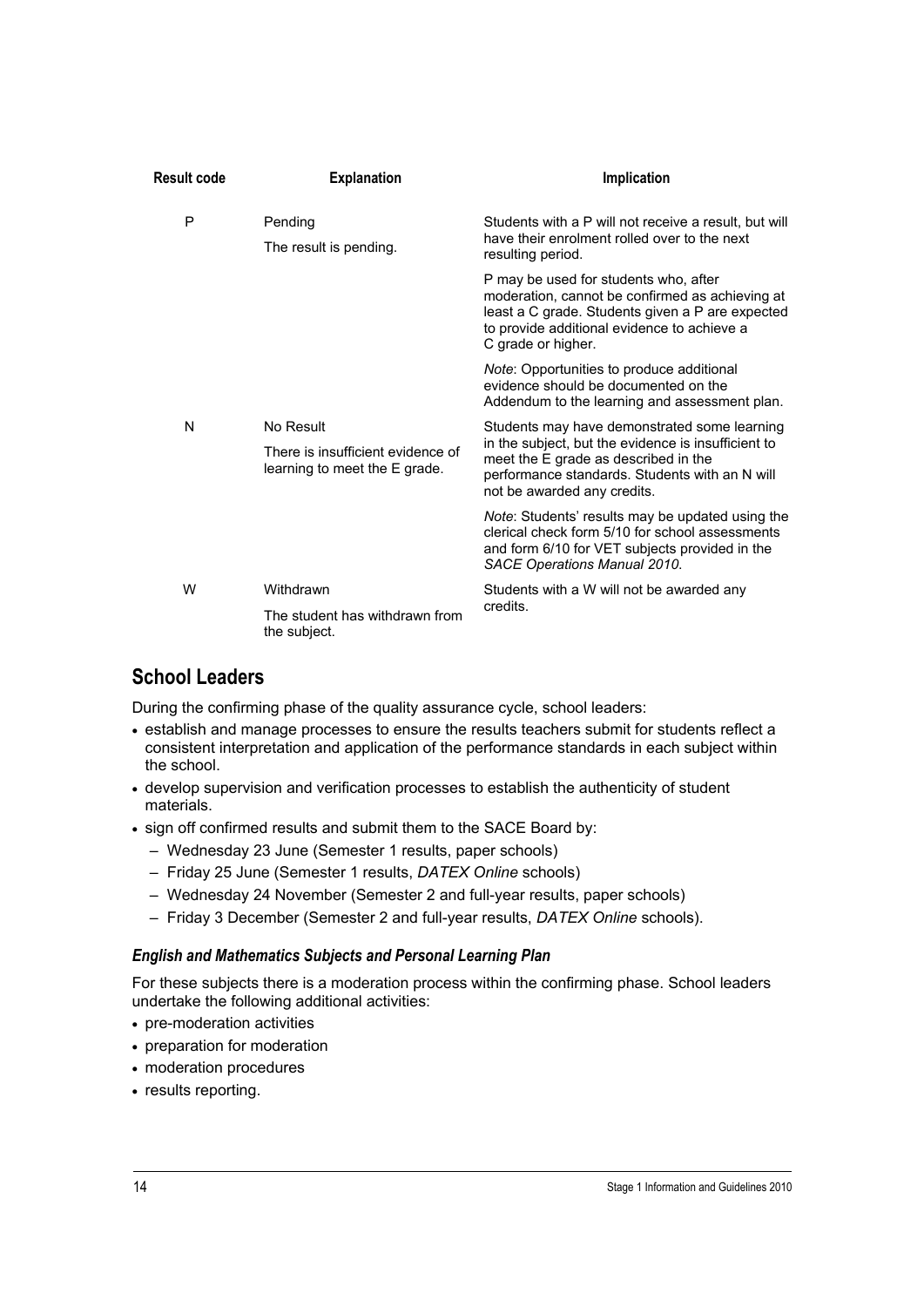#### *Pre-moderation Activities*

School leaders check that learning and assessment plans for each of the English and mathematics subjects and the Personal Learning Plan have been approved.

School leaders ensure that:

- teachers are aware of the school's moderation dates
- pre-moderation results A–E, reflecting the school's application of the performance standards, are entered into *DATEX Online* (or forwarded to the SACE Board by the paper school process) before moderation
- students' results at the C/D borderline are identified on the results sheets with an asterisk (\*). (A result of C\* indicates a student in the C grade at the borderline of the D grade. A result of D\* indicates a student in the D grade at the borderline of the C grade.)

The SACE Board advises schools of the date by which the pre-moderation data entry should be completed. This date will generally be 7 to 10 days before moderation.

#### *Preparation for Moderation*

School leaders ensure that a sample of the work of students identified by the SACE Board is available for moderation. The moderation sample comprises:

- the entire marked folio for each student selected
- a copy of the learning and assessment plan
- assessment cover sheets for each assessment task and the associated marks scheme or rubric or specific features of the assessment design criteria
- the grade for each assessment type.

School leaders release one or more teachers to participate in the moderation process with the SACE Board officer, for each English and mathematics subject and Personal Learning Plan.

#### *Moderation Procedures*

School leaders are advised of the outcome of the moderation process. School leaders ensure any necessary adjustments to students' results are made as identified through the moderation process.

More details about SACE moderation procedures are available on the SACE Board website (www.saceboard.sa.edu.au).

#### *Results Reporting*

School leaders sign off confirmed results, ensuring that the final results reflect the outcomes of moderation.

Following moderation, schools can choose to use the result codes P, N, or W in addition to the grades A–E. School leaders develop processes to support teachers in the use of these additional codes where applicable.

### **SACE Board**

The SACE Board provides a range of annotated assessments and folios of student work to support confirming activities within and across schools.

SACE Board officers provide advice on appropriate processes school leaders can use to confirm the consistency of teachers' grades within the school.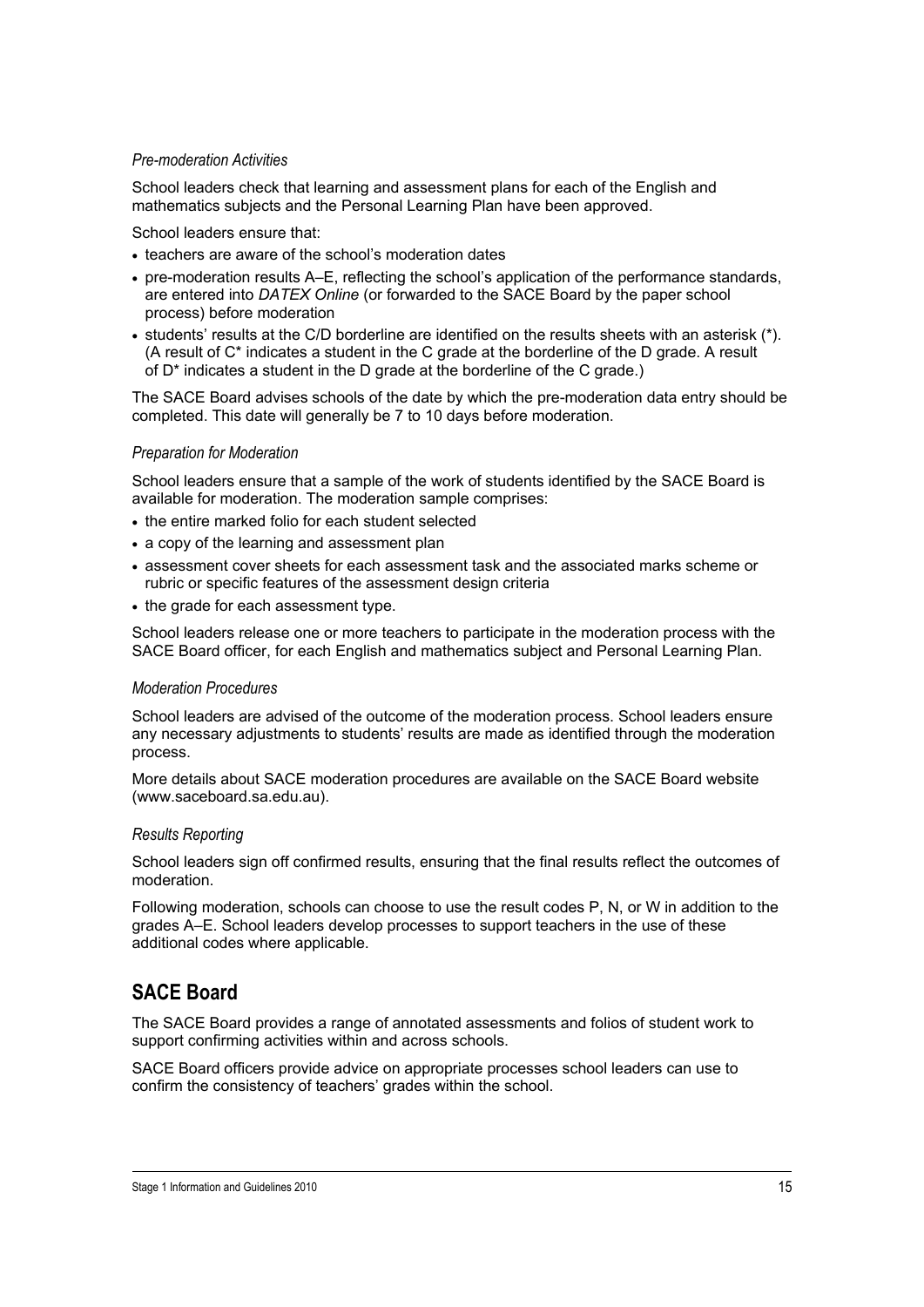### *English and Mathematics Subjects and Personal Learning Plan*

For these subjects there is a moderation process within the confirming phase. The SACE Board undertakes the following additional activities during the confirming phase to ensure that the performance standards in each of these subjects have been applied consistently across the state:

- pre-moderation activities
- preparation for moderation
- moderation procedures
- results reporting.

### *Pre-moderation Activities*

The SACE Board contacts the school's SACE coordinator to organise the moderation date.

The SACE Board will moderate English and mathematics subjects in a regional cluster. Moderation of semester-length English and mathematics subjects will be scheduled towards the end of each semester. Moderation of full-year English and mathematics subjects will be scheduled for early Term 4.

The SACE Board will moderate Personal Learning Plan during a visit to the school or in a regional cluster. Where possible, the SACE Board will accommodate teaching and learning programs of varying lengths when scheduling moderation of Personal Learning Plan.

SACE Board officers provide advice on appropriate processes school leaders can use to confirm the consistency of teachers' pre-moderation results within the school.

The SACE Board confirms the moderation date with the SACE coordinator and advises the school of the date by which pre-moderation results should be entered into *DATEX Online* (or received at the SACE Board by the paper school process).

### *Preparation for Moderation*

The SACE Board selects a moderation sample of up to 10 students for each of the English and mathematics subjects and Personal Learning Plan. This comprises pre-moderation results in the C and D grades, and includes students on the C/D borderline. Where there are multiple classes of a subject in a school, the moderation sample will be drawn from a range of classes. The SACE Board notifies schools of the students selected for the moderation sample. This notification will generally be 5 to 7 days before moderation.

### *Moderation Procedures*

SACE Board officers lead the moderation process with the participating teachers. The moderation process occurs at the overall subject level, referring to the performance standards and the marked student samples. The SACE Board officer reviews the moderation sample and:

• confirms the school's assessment decisions when the student samples reflect the quality of learning described in the performance standards

*or* 

• advises the school that adjustments are necessary to ensure students' results reflect the quality of learning described in the performance standards.

When the moderation process confirms a school's pre-moderated results (i.e. at the end of Semester 1), a subsequent moderation in the same year may not be necessary.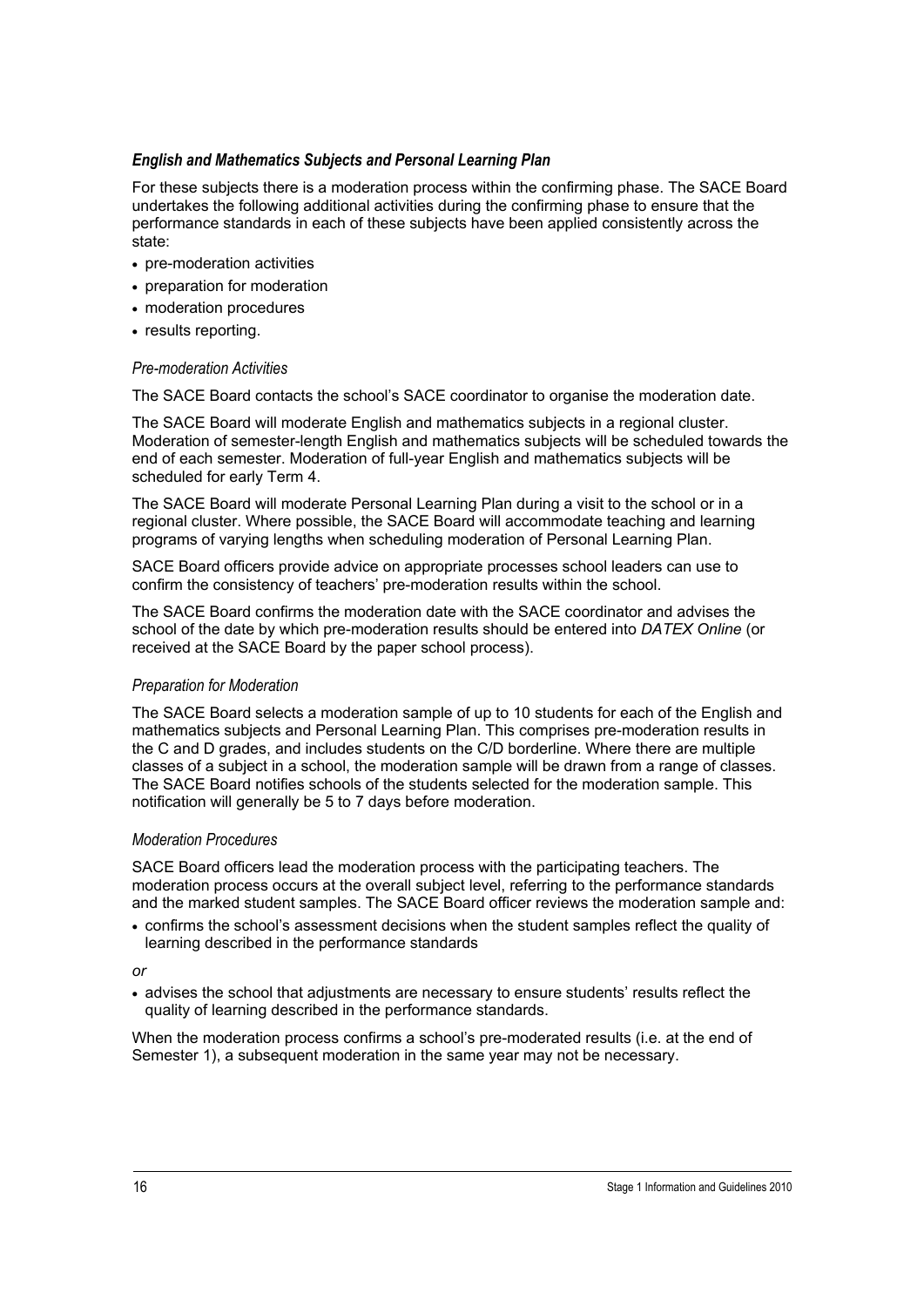Moderation *cannot* be conducted if:

- the school does not have an approved learning and assessment plan for the subject to be moderated
- pre-moderated results have not been submitted by the date specified by the SACE Board.

#### *Results Reporting*

The SACE Board checks that the final results submitted by schools reflect the outcomes of moderation, including any necessary adjustments to results. The SACE Board cannot accept results for English and mathematics subjects and Personal Learning Plan if moderation has not occurred during the calendar year or if the results submitted by the school do not reflect the outcomes of moderation.

Examples of confirming models and activities for teachers and school leaders are available on the SACE Board website (www.saceboard.sa.edu.au).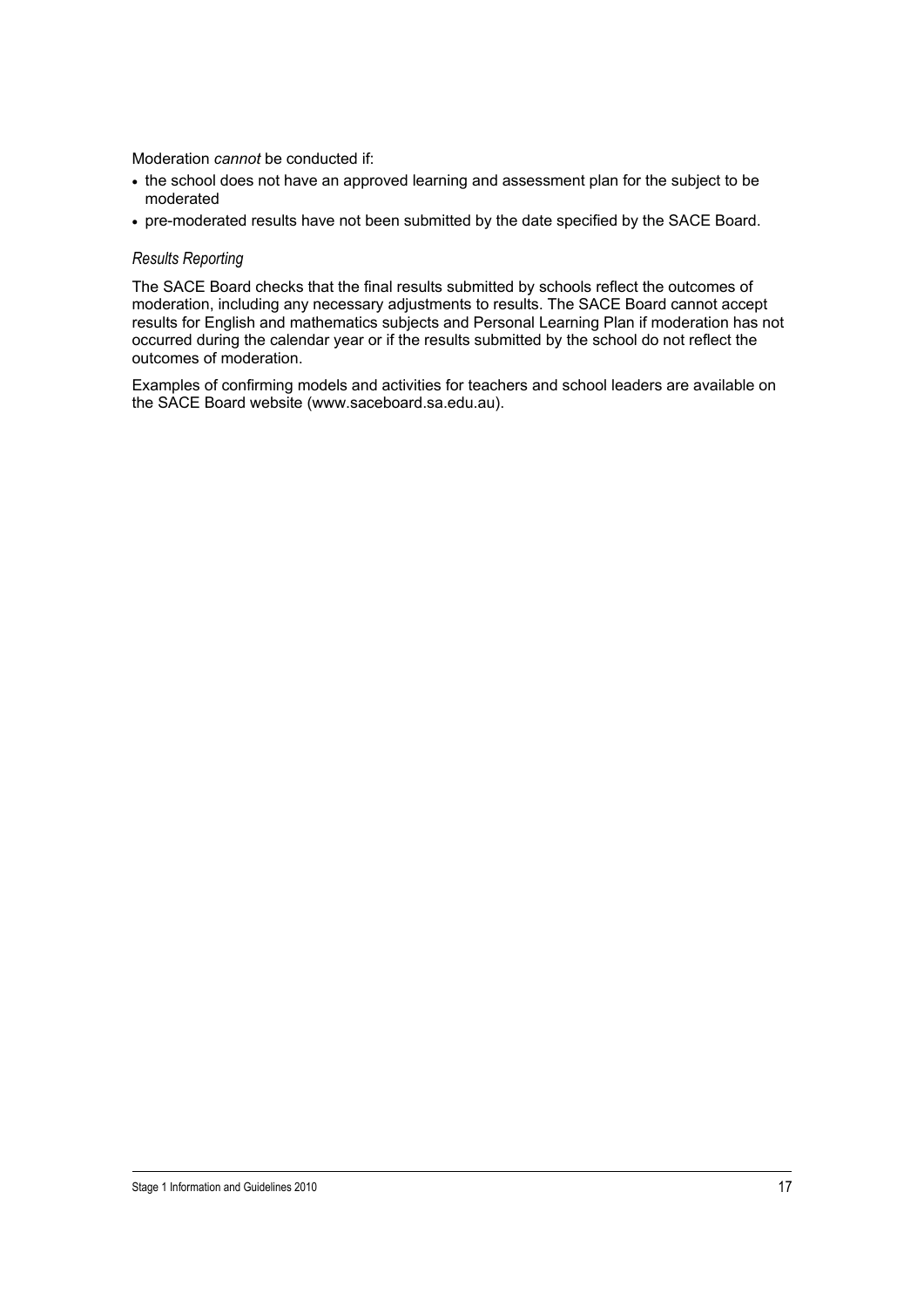## **4. Improving**

In the improving phase of the quality assurance cycle:

- teachers analyse and use the results of their students' learning to strengthen their understanding and use of performance standards
- school leaders analyse students' results to identify where assistance and support may be provided in the school's teaching and learning program and quality assurance processes
- the SACE Board analyses and improves its quality assurance processes.